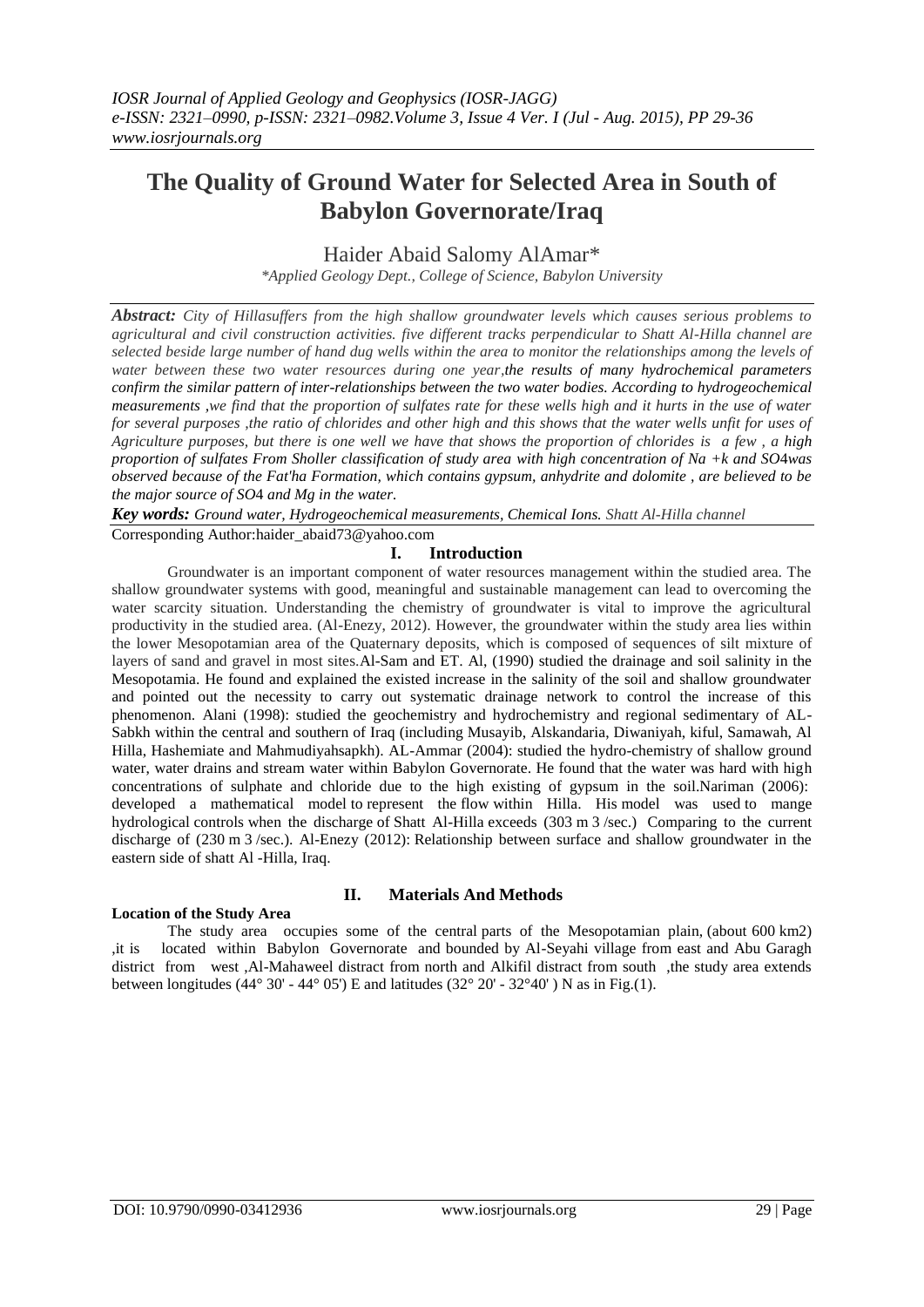

**Figure (1)** Location map of the study area in the central part of Iraq from satellite image. **Aims of the Study**

The examined area is characterized by shallow groundwater systems which leads to many negative impacts on the socio-economic, agricultural and 1civil construction activities in addition to the negative impact on the health of inhabitants in the area (Elalfy et, al,2007 ). Shallow groundwater systems present another problem in the studied area i.e. (soil salinity and soil alkalization which affects the productivity of agricultural land in the area, affect building foundations through weakening the soil stability and reduce its bearing capacity) as well as devastating the paved roads. Agricultural lands some of center parts of Hilla City suffer from a noticeable deficit in the amount of water, accordingly, all users especially the farmers compensate water deficit from the shallow ground systems within the studied area through drilling large numbers of hand dig wells within the suited area, thus the main aim of study is determine the hydrochemical characteristics of ground water systems in the studied area to confirm the main finding of this study .

## **Geology and topography of the studied area**

The studied area is affected by the regional tectonic movements that created a symmetric concave fold of the sedimentary plain and continues to land filling the tub with the river sediments and other (Buday, 1980 and Yacoub, et. al.1983) Figure (2). The study area mainly lies within the alluvial plain of the recent sediments Quaternary in the period of Pleistocene - Holo (Buday, 1980).Geologically, the study area includes, mainly, Quaternary sediments of both types (Pliocene to Miocene age) .Sediment logically, the area is characterized by flood plains deposits which consist of thin layers of fine sand and silt, clay and silt clay with succession layers of clay, sand and shale,.Babylon Governorates within the studied area characterized by plain surface with gentle gradient around 22cm/km (Al-Jubori2002).. Some sand dunes in some isolated areas such as southern parts of Hilla City were found (Al-Sadoun,1988 ). To the south of Musayib, Euphrates River is divided into two branches Shatt AL- Hindya to the west and Shatt Al-Hilla to the east.



**Figure (2):** Topographic map for study area (GCFGW,**2010** ).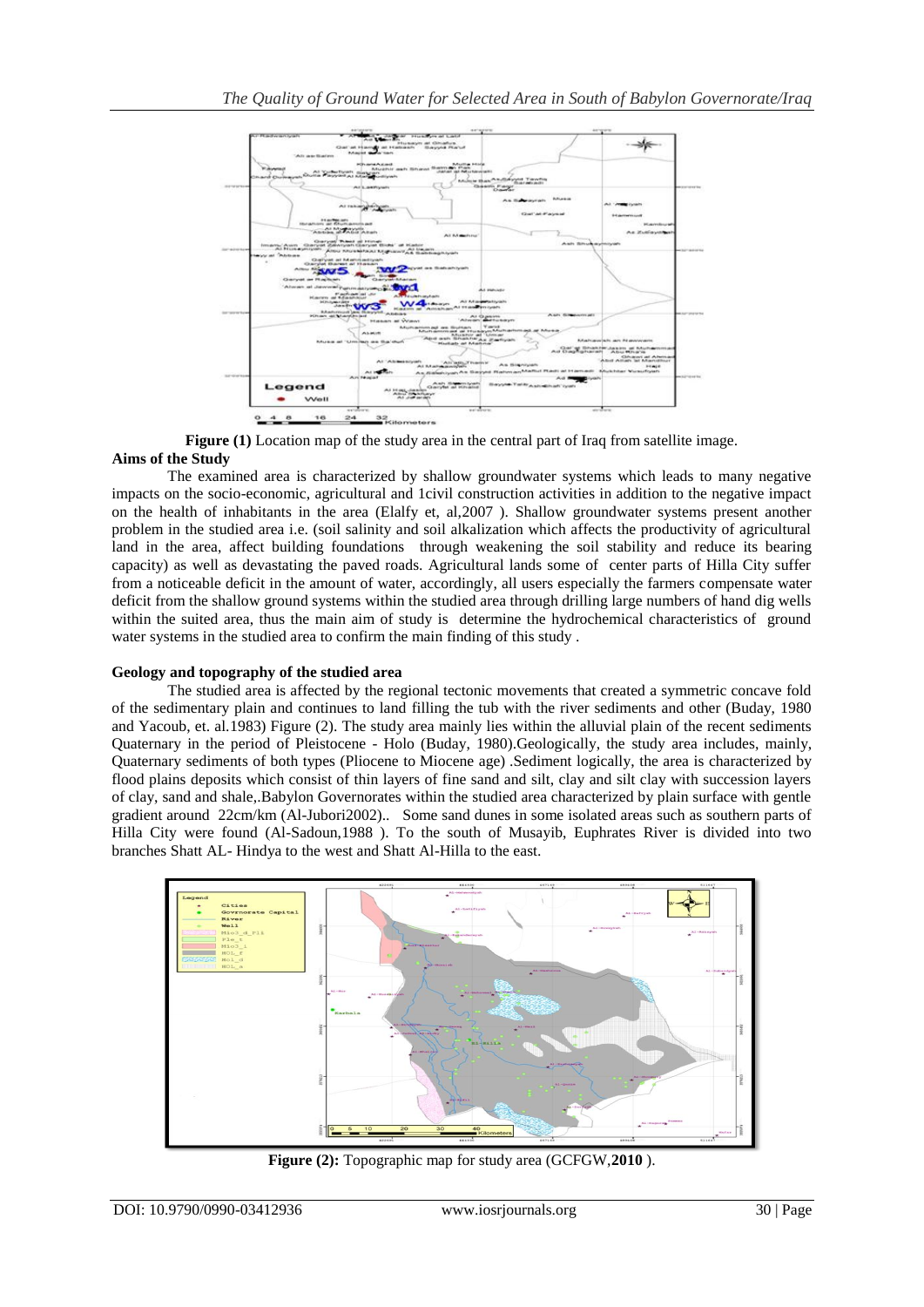## **Field work**

The studied area was divided into five shallow groundwater hand dug wells as in plats 1,2 and 3, were monitored, Depth of these wells ranges from 7m to 12 .The distance between wells ranged between 10 km to 20 km approximately, the total number of water points are Five Table(1). GPS device was used to locate these points in order to fix their exact locations Figure $(1)$ .

| Easting                       | <b>Northing</b>             | Wells          |
|-------------------------------|-----------------------------|----------------|
| E 04427 <sup>1</sup> 7. 2"    | N 3226 59.3"                | W1             |
| E 04425 $\circ$ ' 17.1"       | N 3231 56.2"                | W <sub>2</sub> |
| E 04423 $\dot{\circ}$ ' 45.5" | N 3223 <sup>3</sup> ' 53.3" | W3             |
| E 04427 <sup>'</sup> 03. 7"   | N 3226 <sup>5</sup> ' 38.0" | W4             |
| E 04419 $\frac{1}{2}$ 54.7"   | N 3232 26.9"                | W5             |

**Table (1)** GPS device was used to locate this point

## **Laboratory Work**

The major cations and anions are analyzed in the laboratories of the Ministry of Environment / Babylon Governorate to determine the concentrations for the main cat'ions  $(Ca2+, Mg2+, Na+, K+)$  and main an'ions (HCO3,-, CO3, SO42-, Cl-) and other important an'ions, i.e. Nitrate (NO3-) and (po43-).

## **Climate of Study area**

## **III. Results And Discussion**

The climate is one of the most important components of natural environment and has significant impact on the other environmental components, such as vegetation cover, soil, geomorphic features, precipitation and water quantity and quality also it is the cause of the substantive changes that take place within the local environment and it is linked to activities of living organism.

The study area lies within the dominantly prevailing arid and/or semi-arid desert climate characterized by very hot summer and limited seasonal rains, affected by global climatic change, as indicated by increase of the temperature, evaporation, and are blowing in Iraq and the middle east region doubled during 2008.(Al-Khafaji,2009).The station of Hilla is record the climatic elements were used, such as rainfall , temperature, relative humidity, evaporation, wind speed , and evapo-transpiration, for the years 1980-2012.These parameters are analyzed in three stations as in tables (2)

| Months     | Temp    | Sun Shine | - - - - - - - - - -<br>Evaporation | RelativeHumidity`% | Rain Fall | Wind speed |
|------------|---------|-----------|------------------------------------|--------------------|-----------|------------|
|            | $^{0}C$ | Hours     | Mm                                 |                    | Mm        | M/s        |
| Oct        | 24.7    | 9         | 175                                | 50.6               | 2.4       | 2.5        |
| <b>Nov</b> | 17.7    | 7         | 90                                 | 62.8               | 9.3       | 2.4        |
| Dec        | 12.9    | 6.5       | 57                                 | 75                 | 19.3      | 2.3        |
| Jan        | 10.9    | 6         | 50                                 | 78.8               | 20.3      | 2.5        |
| Feb        | 12.9    | 7.5       | 77                                 | 67.2               | 11.7      | 2.8        |
| Mar        | 16.6    | 8.5       | 130                                | 60.4               | 12.7      | 3.2        |
| Apr        | 23.5    | 9         | 195                                | 50.2               | 14.6      | 3.2        |
| May        | 29.8    | 10.5      | 290                                | 38                 | 14.5      | 3.3        |
| Jun        | 33.3    | 13        | 330                                | 34.2               | 0.07      | 3.9        |
| Jul        | 34.9    | 12        | 390                                | 33.2               | $\Omega$  | 4.2        |
| Aug        | 34.5    | 11.5      | 325                                | 35.8               | $\theta$  | 3.7        |
| Sep        | 30.4    | 10.5      | 260                                | 41.4               | 0.02      | 2.7        |

**Table (2):** Mean annual and monthly values of climate elements for the period (**1980**-**2012**). (Iraqi meteorological organization- Al-Hilla station).

## **Rainfall:**

The mean monthly rainfall (mm) for the period (1980-2012) varieswith the season, being minimum (0mm) in (Jul. and Aug.). The maximum mean monthly rainfall values are inJan., being20.3mm Fig. (2).

From the tables(2), it appears that the mean annual rainfall values for the period ( 1980-2012)is (104.89mm) so that the mean annual rainfall decreases in Hilla and ,the mean annual rainfall value is low(around 100mm) ,this indicates arid to semi arid climate.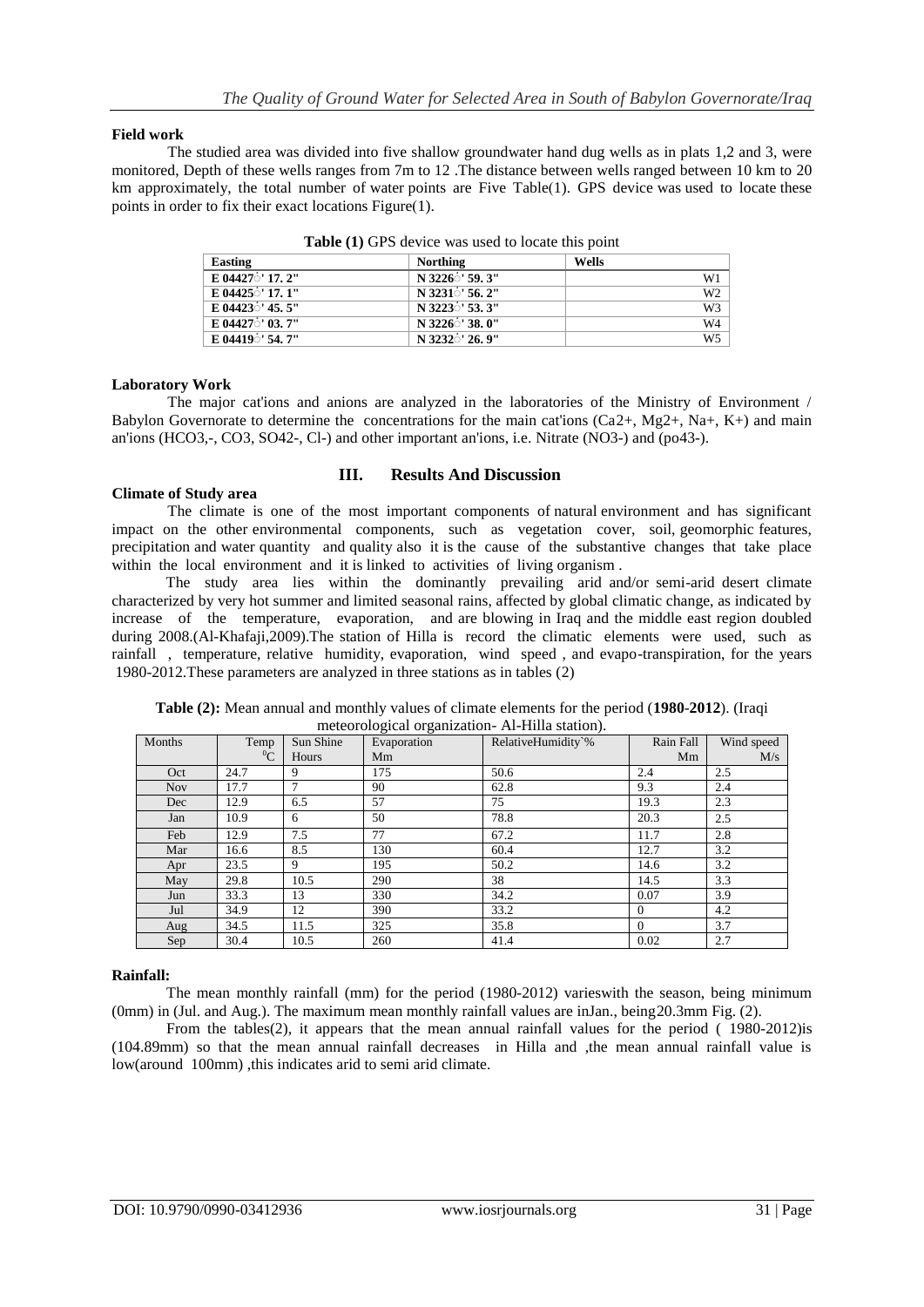

**Figure (3):**Mean monthly Rain fall for years (**1975**-**2011**)

# **Temperature:**

According to meteorological stations in the study area, the mean monthly temperature (in0C) for years from 1980 to 2012 reflects that the maximum mean monthly temperature values lie in July (34.90C) , and lowest the minimum mean monthly temperature values lie in January (10.90C)

# **Relative Humidity:**

The Mean Monthly Relative Humidity percentage for the period(1980to2012) varies from minimum values in July ( 33.2%) to maximum values in January (78.8%), fig.4



**Figure (4)** Mean monthly relative humidity for years ( **1980**-**2012** )

## **Evaporation**

The average mean values is considerably increased during the summer months due to high temperature , clear sky that makes a direct effect, in addition the activity of the sun rays is intensified during the longer day time, in the summer than in winter.

The mean monthly evaporation for the period (1980to2012 ) in the study area shows the lowest values (minimum) evaporation values during January ( 50mm) and the maximum evaporation during July is ( 390mm)

# **Wind speed**

The mean monthly wind speed (m/s) for years from (1980-2012) Shows minimum values in December (2.3)and maximum values in July (4.2)for Hilla meteorological Stations .It is noticed from table(2-2), that the mean monthly wind speed in Hilla, ranges from Calm wind during December when their wind speed is less than 3.3m/s, that is increased during July to be less than 5.4 m/s which is classified as Low speed wind.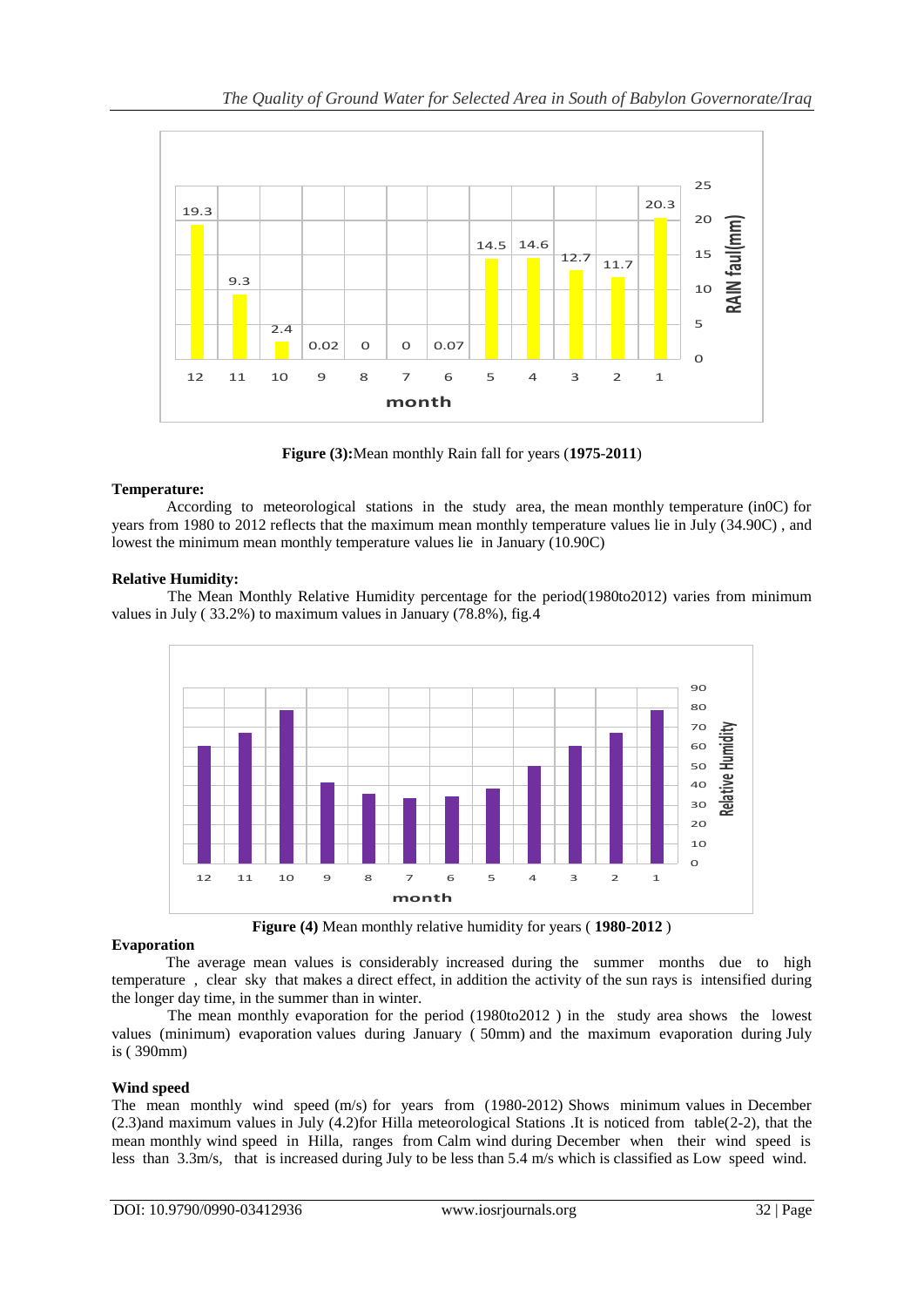|                |                |               |       |                |        |        | enemeur unurjon, m (ppm) univ unu some prijsieur unurjon, ror wuter sumpres |            |           |               |         |                 |                 |
|----------------|----------------|---------------|-------|----------------|--------|--------|-----------------------------------------------------------------------------|------------|-----------|---------------|---------|-----------------|-----------------|
| St.            | $Ca+$          | $\rm Mg^{+2}$ | $Na+$ | $\mathbf{K}^+$ | C1     |        | $SO_4^{-2}$ HCO <sub>3</sub> C <sub>03</sub>                                | <b>TDS</b> | EC.       | PH            | т       | PO <sub>4</sub> | NO <sub>3</sub> |
|                |                |               |       |                |        |        |                                                                             |            |           |               | $(^0C)$ |                 |                 |
|                |                |               |       |                |        |        |                                                                             |            | $\mu$ m/s |               |         |                 |                 |
|                |                |               |       |                |        |        |                                                                             |            |           |               |         |                 |                 |
|                |                |               |       |                |        |        |                                                                             |            |           |               |         |                 |                 |
|                |                |               |       |                |        |        |                                                                             |            |           |               |         |                 |                 |
|                |                |               |       |                |        |        |                                                                             |            |           |               |         |                 |                 |
|                |                |               |       |                |        |        |                                                                             |            |           |               |         |                 |                 |
| 1              | 290            | 209           | 350   | 9.5            | 1034.7 | 542.35 | 9.76                                                                        | 3824       | 3850      | 7.15          | 31      | 0.32            | 3.52            |
|                |                |               |       |                |        |        |                                                                             |            |           |               |         |                 |                 |
|                |                |               |       |                |        |        |                                                                             |            |           |               |         |                 |                 |
|                |                |               |       |                |        |        |                                                                             |            |           |               |         |                 |                 |
| $\mathbf{2}$   | 296            | 177           | 390   | 11             | 1625.9 | 3583.3 | 6.1                                                                         | 17854      | 18820     | 7.33          | 30      | 0.43            | 6.54            |
|                |                |               |       |                |        |        |                                                                             |            |           |               |         |                 |                 |
|                |                |               |       |                |        |        |                                                                             |            |           |               |         |                 |                 |
|                |                |               |       |                |        |        |                                                                             |            |           |               |         |                 |                 |
| 3              | 321            | 136           | 269   | 9.5            | 142    | 1770.2 | 8.54                                                                        | 994        | 1080      | 6.9           | 31      | 0.87            | 2.21            |
|                |                |               |       |                |        |        |                                                                             |            |           |               |         |                 |                 |
|                |                |               |       |                |        |        |                                                                             |            |           |               |         |                 |                 |
|                |                |               |       |                |        |        |                                                                             |            |           |               |         |                 |                 |
|                |                |               |       |                |        |        |                                                                             |            |           |               |         |                 |                 |
| $\overline{4}$ | 213            | 212           | 312   | 12             | 1349   | 1013.9 | 6.1                                                                         | 2106       | 3850      | $7.2^{\circ}$ | 32      | 2.11            | 4.30            |
|                |                |               |       |                |        |        |                                                                             |            |           |               |         |                 |                 |
|                |                |               |       |                |        |        |                                                                             |            |           |               |         |                 |                 |
|                |                |               |       |                |        |        |                                                                             |            |           |               |         |                 |                 |
| 5              | 187            | 185           | 189   | 14             | 1377   | 5867.9 | 6.1                                                                         | 4396       | 6890      | 6.72          | 30      | 1.54            | 1.11            |
|                |                |               |       |                |        | 9      |                                                                             |            |           |               |         |                 |                 |
|                |                |               |       |                |        |        |                                                                             |            |           |               |         |                 |                 |
|                |                |               |       |                |        |        |                                                                             |            |           |               |         |                 |                 |
| Α              | 261.           | 183.          | 203   | <u>11.</u>     | 1105.7 | 2555.5 | 7.32                                                                        | 5834.8     | 6898      | 7.06          | 30.8    | 1.054           | 3.53            |
| v              |                | 8             |       |                |        | 79     |                                                                             |            |           |               |         |                 |                 |
|                | $\overline{4}$ |               |       | 2              | 2      |        |                                                                             |            |           |               |         |                 | <u>6</u>        |
| . .            |                |               |       |                |        |        |                                                                             |            |           |               |         |                 |                 |

**Table (3) some of chemical analysis in (ppm) unit and some physical analysis for water samples**

## **Physical properties:**

Color and Odor generally originated from organic matter, humans activates and dissolved components, which is enhanced at high water temperature (WHO,2004).All the water samples of the study area are colorless and odorless.

The temperature of water is important for geochemical reactions and the life of organism (Hem, 1985). The Water temperatures of the study area as in table(3-1) ranges between the maximum value is 320C in well ( 4),the minimum value is 300C in well ( 5, 2,) and the average values is 30.80C .

Total dissolved solid is a measure of the total amount of minerals dissolved in water and is a very useful parameter in the evaluation of water quality (Heath,1983 ). It is named salinity (WHO,1996 ). Dissolved solids also come from inorganic materials such as, rocks, air and may contain calcium bicarbonate, nitrogen, iron phosphorous, Sulphur, and other elements. Many of these materials form salts, which are compounds that contain both a metal and a nonmetal. Salts usually dissolve in water forming ions. Ions are particles that have a positive or negative charge (Hem,1989 in AL Amar,2014).According to,(Altoiviski,1962) ,(Davies and Dewiest,1966), (Todd,1980),and Drever (1997)the classification of water on the basis of the (TDS), is shown in table (3). Electrical conductivity is the ability of one cm3 of water to conduct electrical current, at temperature of 25°C measured by micromohs/cm (µhs/cm) or (Mhs/cm).

EC depends on the concentration of soluble salts and the temperature of the water (Hem,1985 ). The EC values of study area samples as shown in table( $3-1$ ) ranges between the maximum value is 18820 $\mu$ hs/cm in well(2) , the minimum value is 1080uhs/cm in well(3), and the average values is 6898uhs/cm

The Chemical properties

The primary sources of most sodium in natural water are from the release of soluble products during the weathering of plagioclase feldspars (Hem,1958 . The Sodium (Na+) , the study area as in table(3) ranges between the maximum value 390ppm in well (2) and ,the minimum value of 189ppm in well (5), and the average value is 203 ppm .

Although potassium is an abundant element and its common salts are highly soluble, it seldom occurs in high concentrations in natural waters. The Potassium(K+)concentration of the study area as in table(3-1) ranges between the maximum value of 14 ppm in well (5), and the minimum value of 9.5ppm in well 1,3, and the average value is 11.2ppm .

Magnesium is the eighth most abundant natural element. It makes up to 2.5 percent of the Earth's crust and is commonly found in such minerals as magnetite, dolomite, olivine, talc, and asbestos. The Magnesium (Mg2+) concentration of the study area as in table (3) ranges between the maximum value of 212 ppm in well (4), and the minimum value of 136ppmin well (3), and the average values is 183.8ppm.

According to Todd (1980), the sources of  $Mg2+$  are the weathering of  $Mg$ -bearing rocks and minerals such as, dolomite ,magnesite, olivine, pyroxene and clay minerals.

Calcium is the most abundant of the alkaline earth metals and is a major constituent of many common rock minerals. It is essential elements for plant and animal life form, and is major component of solutes in most natural water (Hem,1989). Calcium(Ca2+)concentration of the study area as in table(3) ranges between the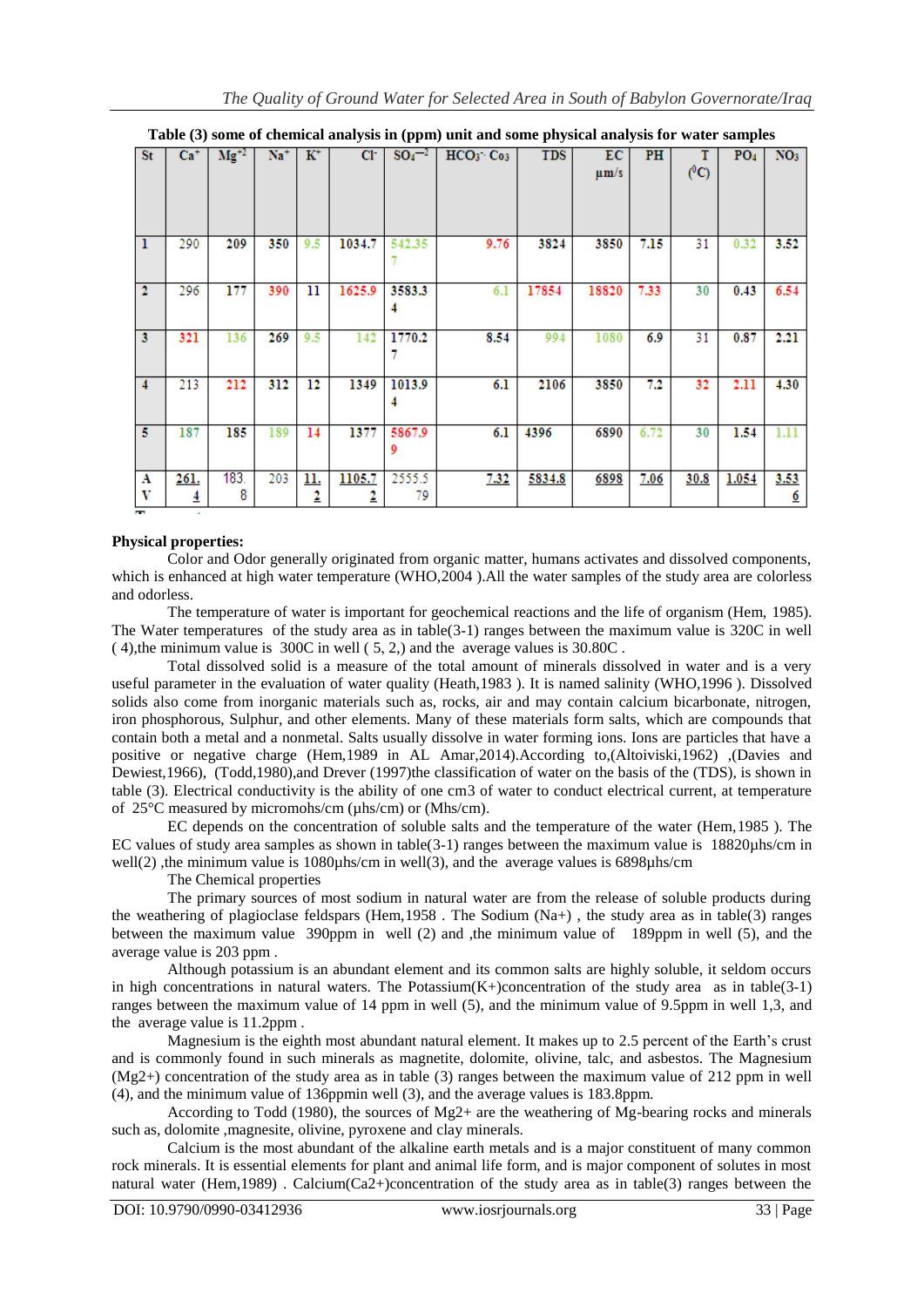maximum value 321 ppm in well ( 3 )and ,the minimum value of 187 ppm in well ( 5 ), and the average value is 261.4 ppm .

Chloride is the anion of the element chlorine. Chlorine seldom occurs in nature, but is usually found as chloride .The Chloride(Cl-) concentration of the study area as in table(3) ranges between the maximum value of 1625.9 ppm in well (2) and the minimum value of 142ppm in well(3) , and the average value is 1105.72 ppm .

Bicarbonate Carbonate (HCO3-1),( CO3)

Alkalinity is reliable measure of carbonate and bicarbonate ions for most natural water. Most carbonate and bicarbonate ions in ground water are derived from the carbon dioxide in the soil and solution of carbonate rocks. Some groundwater probably obtains bicarbonate from the carbon dioxide generated by digenesis of organic compounds. The principal source of carbon dioxide species that product alkalinity in surface or groundwater is the CO2 gas fraction of the atmosphere, or the atmospheric gases present in the soil or in the unsaturated zone lying between the surface of the land and the water table (Ljungberg,2004 ).

In the studied area, the total alkalinity is due to the bicarbonate ions, because if the (pH) value of the water samples are less than (8.2) and above (4.5) then the alkalinity is due to bicarbonates only (Davis and DeWeist,1966). The Bicarbonate concentration of the study areas in table (3) ranges between the maximum value of 9.76ppm in well (1) and the minimum value is 6.1ppminwell (2), and the average value is 7.22ppm. Gypsum (CaSO4) is the most important source for sulfate (Gypsum is one of the more common minerals in sedimentary environments,The sulfate(SO42-)concentration of the study area as in table(3) ranges between the maximum value 5867.99 ppm in well (5 )and the minimum value is 542.357ppm in well (1), and the average value is 2555.579 ppm .The litho logical units of the Fatha Formation, which contains gypsum and anhydrite, are believed to be the major source of SO4-2 in the water. Nitrate is a stable ion over a considerable range of conditions and is very mobile in water (Hem, 1985). Nitrate has a significant influence on plant growth and may present a hazard for drinking water sources if its levels exceeded 10 ppm (Lands hoot, 2007). Nitrate originates mainly from fertilizers used in agricultural activities (AL-Qaraghuli, 2005).The Nitrate (NO3-)concentration of the study area as in table(3) ranges between the maximum value of 6.54ppm in well (2)and the minimum value of 1.11ppm in well (5), and the average value is 3.536 ppm .

Phosphate is one of the most common mineral in the soil and originates from the fertilizer used within the agricultural activities and sewage systems.The Phosphate (PO4) concentration of the study area as in table (3) ranges between the maximum value of 2.11ppm in well (4) and ,the minimum value 0.32 ppm in well (1), and the average value is 1.054 ppm .

Water Quality of study area for different purposes.

Whether a water of given quality is suitable for a particular purpose depends on the criteria or standards of acceptable quality for that use. Quality limits of water supplies for drinking water, industrial purpose and irrigation apply to water because of its extensive development for this purpose (Todd, 1980). The water in the study area may be utilized for different purposes, therefore it is necessary to check itssuitability for the different purposes. Water quality can be defined and standardized by means of indications expressing the limiting concentrations of relevant components and other water properties with regard to theirhealth effect. There values have to be derived from the character and intensity of impact of the relevant components of human organism (Jermar, 1987).

| Campan<br>ends   | 0.6W<br>.Q.199<br>6)<br>(ppm | (WHO,<br>2006)<br>(ppm | (UPHS,19<br>72)<br>(ppm | Campan<br>ends | (L G.W.Q.1996)<br>(ppm) | (WHO,2006)<br>(ppm) | (UPHS, 1972)<br>(ppm |
|------------------|------------------------------|------------------------|-------------------------|----------------|-------------------------|---------------------|----------------------|
| $Mg^{++}$        | 50                           | 50                     | 125                     | ŰT             |                         | 0.05                | ٠                    |
| $Na+$            | 200                          | 200                    | 200                     | Hg             | ٠                       | 0.001               | 0.001                |
| $Ca++$           | 50                           | 75                     | 200                     | PH             | $6.5 - 8.5$             | $6.5 - 8.5$         | ٠                    |
| α¦               | 250                          | 250                    | 250                     | TD S           | 1000                    | 1000                | 1000                 |
| <b>SO4</b>       | 250                          | 250                    | 250                     | EC             |                         | 1530                | 1500                 |
| NO3 <sup>-</sup> | 50                           | 50                     | ٠                       | TH             | 500                     | 500-1000            | 500                  |
| HCO <sub>3</sub> | ٠                            | 200                    | 500                     |                |                         |                     |                      |
| F                | ٠                            | 1.5                    | ٠                       |                |                         |                     |                      |

**Table (4)** The drinking water standards according to (WHO guidelines, (**2004**) ,Iraqi standard (**1996**) and USA public Health service,(**1972**).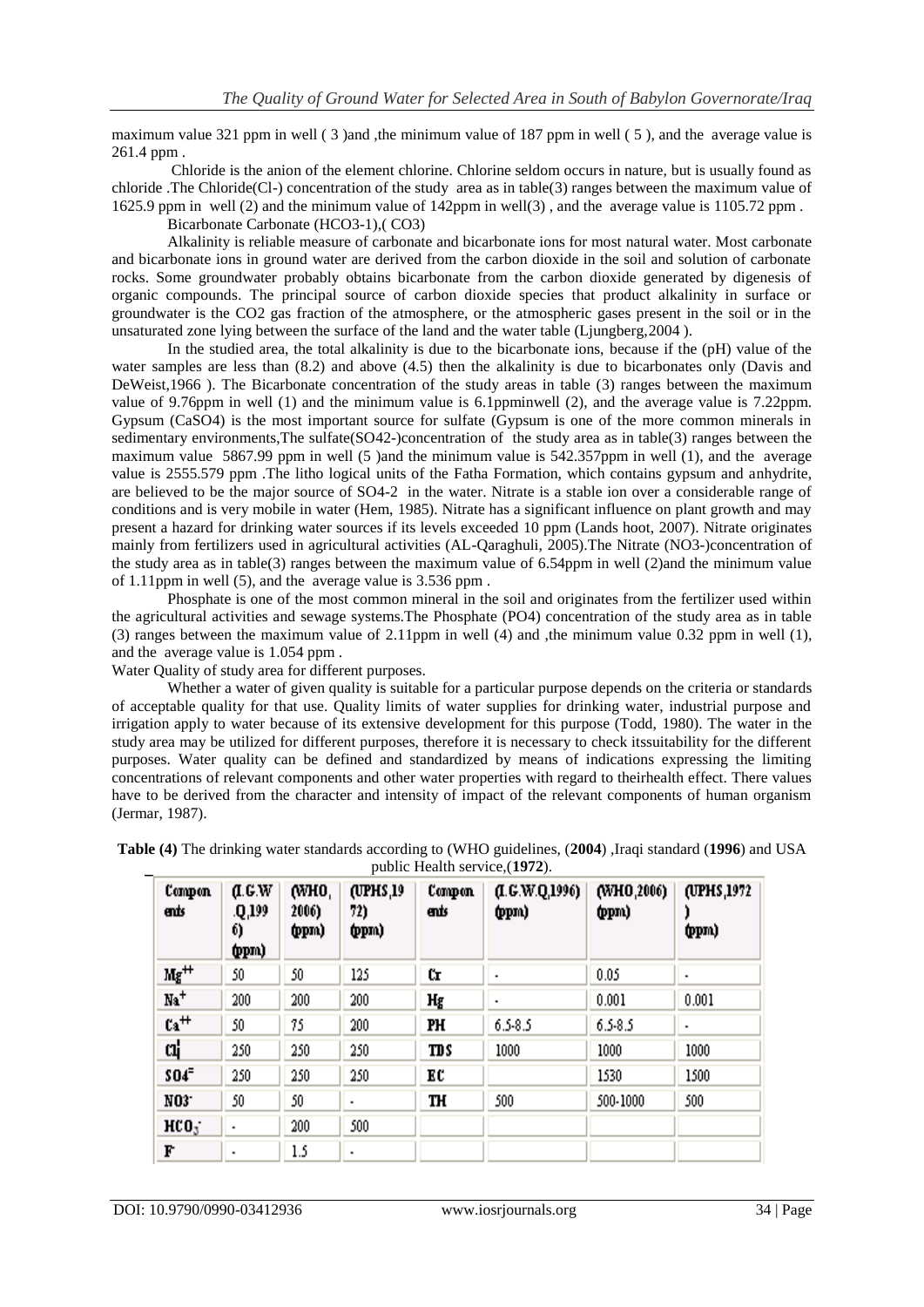## **Water Uses for Livestock Purpose**

The water of Study areahad been evaluated for livestock uses depending on the classification proposed by Altoviski (1962) as shown in table(6). This classification is based on some of the major elements ( cataions and anions), their values for the study area are shown in table(3-)

### **Water Uses for Building Purpose:**

Altoviski, (1962) classification for building purposes is depending on the most of the major cataions and anions. This classification had been used to evaluate the water samples of study area for building purpose. According to table (3) and table (7), all water samples of study area can be used for building purpose, except W2, W3, W5 because the high concentration.

#### **Water Uses for Agricultural purpose**:

The tolerance of plants for TDS and EC are different from plant kind to another as in Todd, (1980) classification .

#### **Water Uses for Irrigation purpose:**

Irrigation water criteria depend on the types of plants amount of irrigation water, soil and climate (Davis and Deweist,1966 ). The suitability of water for irrigation depends upon its own quality as well as upon the other factors, the same quality of water may be considered as suitable for a certain type of soil or crop but is unsuitable for other (Al-Shammary,2008 ).

#### **Sodium Adsorption Ratio (SAR)**:

The sodium hazard is determined by the absolute and relative concentrations of the cataions and can be evaluated through the sodium adsorption ratio (SAR), because of its direct relation to the absorption of sodium by soil (Todd,1980 ), it is defined by:

| <b>Station NO.</b> | $SAR$ (epm) | Na%      | $RSC$ (epm) |
|--------------------|-------------|----------|-------------|
|                    | 22.15811    | 41.87536 | -489.24     |
|                    | 25.35999    | 45.88101 | $-466.9$    |
|                    | 17.79547    | 37.8654  | $-448.46$   |
|                    | 21.24302    | 43.25768 | $-418.9$    |
|                    | 13.85811    | 35.30435 | $-365.9$    |

**Table (5) the values of SAR, Na% and RSCin the study area.**

## **IV. Conclusions**

All groundwater samples within the studied area examined water conditions within the Sholler classification and shows the water class as followingShallow groundwater system does not recharge surface water system because of declining in the water level within the shallow groundwater systems in the area, thus, the re- charging groundwater by rain in the winter, or to increase the river's water level by leaking water from the river, or from improper irrigation land excessively.

## **V. Recommendations**

Using all available climatologically data in the area to implement a comprehensive research plans concerning the climatic changes in the area in order to explore all feasible adaptation and mitigation process which can be implemented in the area.

To control one of the main sources of pollution within the area we recommend construction of a sewage network and proper water treatment plan for recycling of sewage followed by reusing these treated water again in the agricultural activities.

#### **References**

- [1]. Appelo, C. A. J. and Postma, D, .(1999): Geochemistry, ground water and pollution Rotterdam: A. A. Balkama, 536p.
- [2]. Al-Ammar, H. A., (2004). The Hydrochemical Description of Shallow Groundwater & Drainage water& schedule water for Al-Neel Area\ Babylon Governorate, M. Sc. Thesis, College of Science, Uni. of Baghdad, 121p. (In Arabic).
- [3]. Al-ani, J. M., (1998), Theoretical and Application Consideration for the effect of the geometry on Schlumberger and dipole configuration. Unpublished, Ph.D. Thesis, Unv. Of Baghdad, college of Science, 144p.
- [4]. Al-Furat Center for Studies and Designs of Irrigation Projects
- [5]. (FCSDIP), (1989), "Lowering of groundwater level in Babylon city", UN published Report, Baghdad, Iraq.
- [6]. Al-sam, S. I., Jassim, S. Z. and Hanna, F. (1990), Water balance of Iraq: stage 2, geological and hydrogeological condition. Manuscript report, Ministry of Irrigation, Iraq.
- [7]. Al-toviski, M. E., 1962, Handbook of hydrogeology, Gosgeolitzdat, Moscow, USSR, (in Russian) pp.614.
- [8]. Barawari .A.M and Slewa, NaserAzez.(1995), Geological board of Karbala , The General company of geological survey and mineral , internal report. p.22.
- [9]. BWRD (Babylon Water Resources Department, (2011), personal connection.

DOI: 10.9790/0990-03412936 www.iosrjournals.org 35 | Page